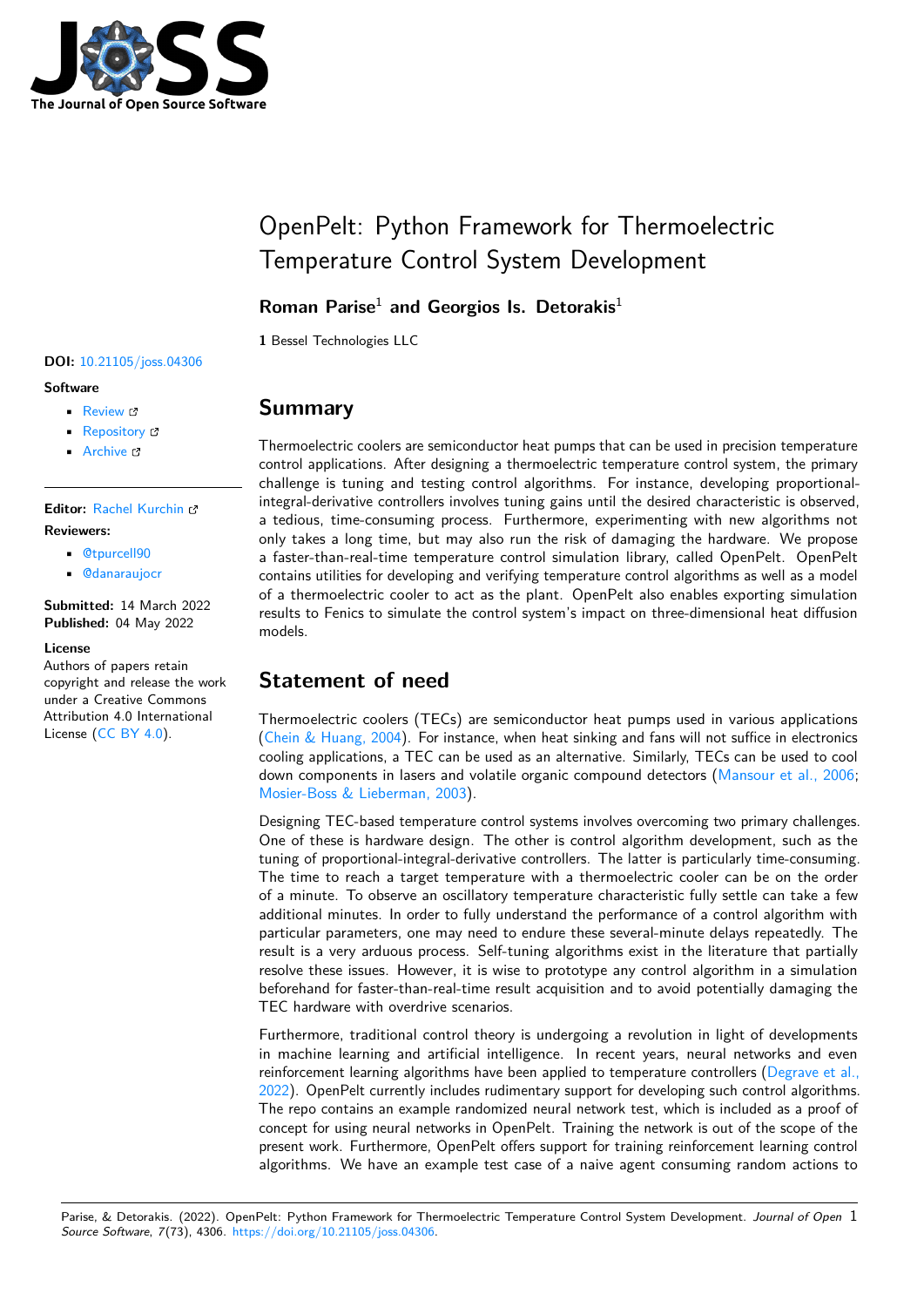

control the TEC plate's temperature. These capabilities in OpenPelt can enable future neural control theory research, using a thermoelectric cooler as a test actuator.

## **Object-Oriented SPICE-based Thermoelectric Cooler Model**

To our knowledge, no out-of-the-box, open-source solution for TEC controller simulation exists. This is partly due to the lack of a usable open source model of a thermoelectric cooler and the lack of open source software to simulate it. We investigated the literature and found an electro-thermal circuit model of a TEC [\(Chavez et al., 2000\)](#page-4-2). Though the SPICE netlist is publicly available, there is no straightforward approach for simulating a traditional, let alone novel, control algorithm.

We wrote a circuit netlist for the TEC model and buried the implementation details in a tec\_plant class. We then developed test and controller objects that enable rapid testing of control algorithms on instances of this tec\_plant class. Firstly, one needs access to an open source SPICE simulator, ngspice in our case. The simulator then needs to support external current/voltage sources, so that a user's Python function can generate the driving value to the simulator on each timestep given the temperatures measured in previous timesteps. Prior to our development effort, the external current source functionality in ngspice was broken. We fixed the bug, thereby enabling such sources.

We felt it was critical that users be able to write high-level, object-oriented code and use it to interact with the TEC model. We used the PySpice library as a wrapper around ngspice to export the simulator's shared library functionality to Python [\(Salvaire, n.d.\)](#page-5-2).

We default the tec plant model parameters, such as thermal capacitance and resistance values, to the values in the original paper. However, users are able to modify them with their experimental results or theoretical approximations. In the future, we would like to provide detailed models of circuit component values and have the class infer those parameters based on the geometric and material properties of the TEC described. We would also like to be able to provide a physical model of the temperature sensor and its coupling to the TEC. Currently, controllers have no overshoot due to the ideality of the sensor and its coupling to the TEC.

Furthermore, the model is useful for relatively low-power control of the TEC. However, at higher power levels, the TEC heats up and thermal drift affects the circuit parameters. This is also a desirable future feature, but there are unlikely to be very many applications in which this is useful.

We ultimately chose a circuit model for two reasons. Firstly, circuit models are computationally simple and efficient since they are solved using iterative methods for systems of differential equations. However, a more subtle advantage is that electrical, thermal, hydraulic, mechanical, etc. systems can all be modeled using circuits. Thus, the library could in principle be extended to support control systems with a variety of actuators without the simulator becoming any more complicated and without the use of additional simulators. Users need only develop a circuit model for the actuator of interest. This also enables reuse of controller algorithms and test code for systems of diverse control parameters, such as a cell incubator requiring various gas concentrations, humidity levels, and temperature to be controlled.

The tec\_plant model supports preliminary three-dimensional finite element simulation as well. Class methods enable the user to incorporate the results of the controller simulation into a three-dimensional model described using the

Fenics library [\(A. Logg, 2012;](#page-4-3) [Logg & Wells, 2010\)](#page-5-3). For the time being OpenPelt supports only legacy Fenics. However, it's up to end-users if they would like to use the most modern Fenics implementation. Thus, users can see how the TEC interacts with more complex systems.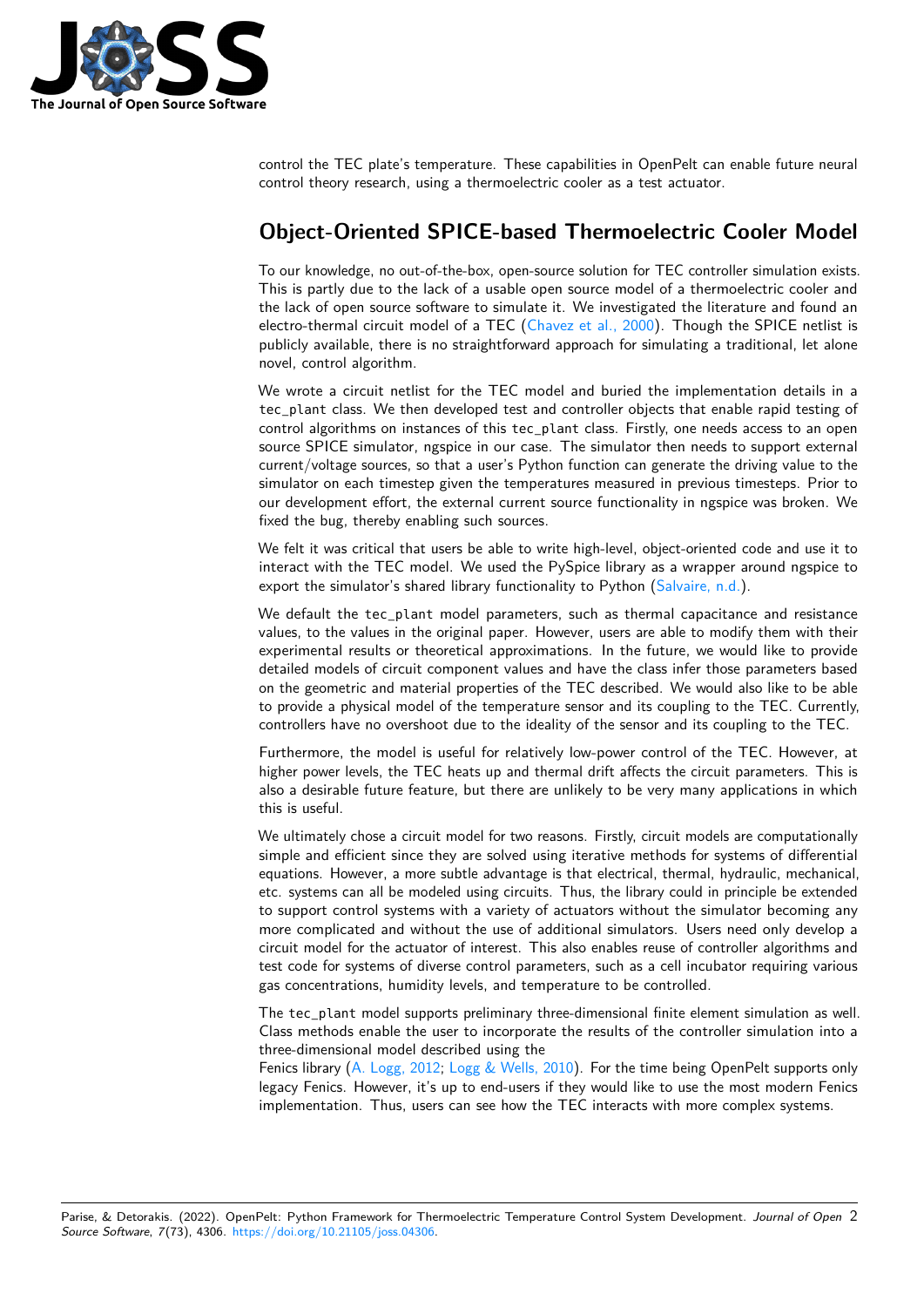

# **Sample Results**

We reproduced figure 11 from the original paper using OpenPelt and a controller that drives a constant 2.1A current [\(Chavez et al., 2000\)](#page-4-2).



We have also developed proportional temperature controllers using OpenPelt. OpenPelt provides functionality for cycling through different reference temperatures in a test sequence.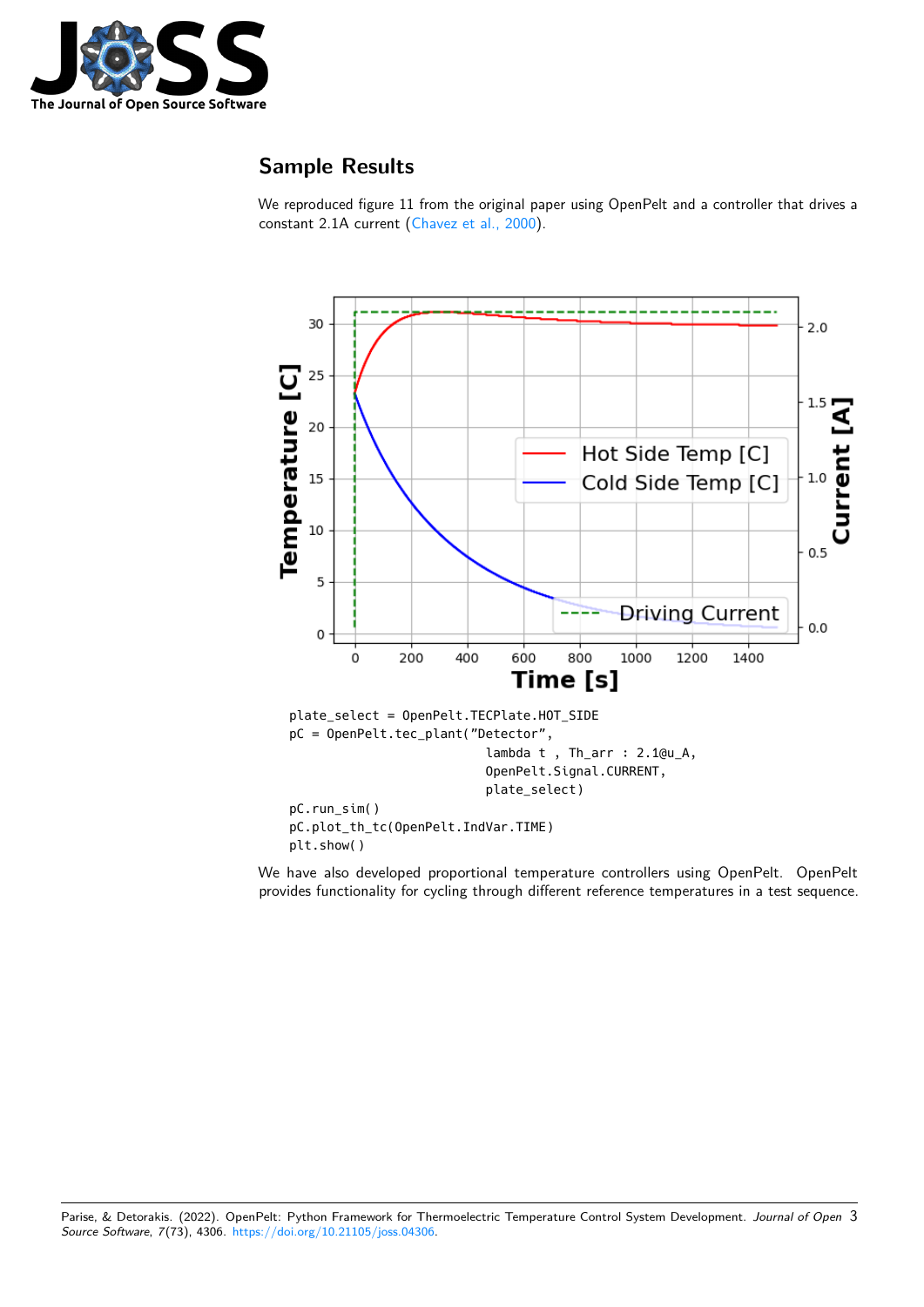

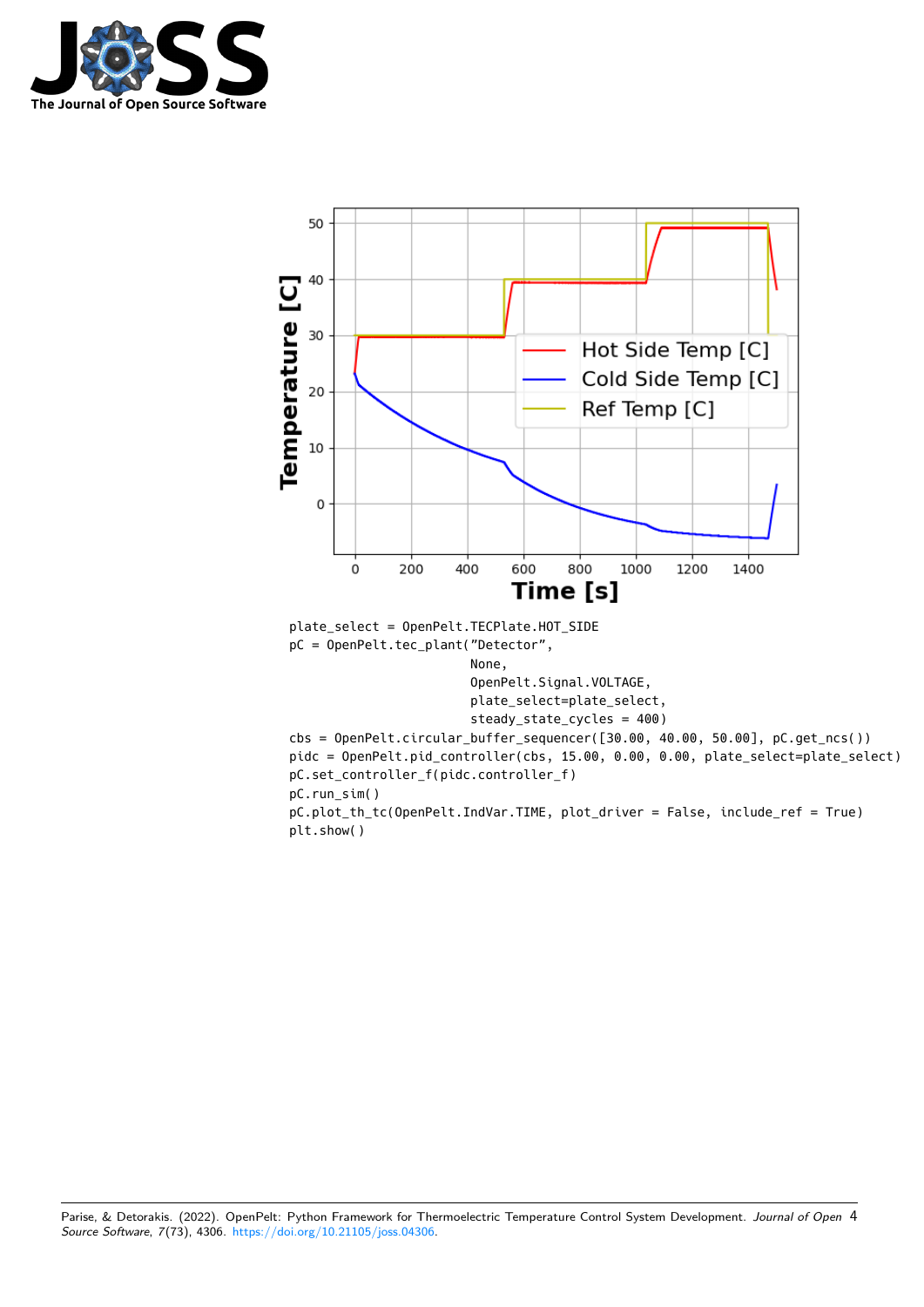



# **Bibliography**

- <span id="page-4-3"></span>A. Logg, G. N. W. et al, K.-A. Mardal. (2012). Automated solution of differential equations by the finite element method. Springer. <https://doi.org/10.1007/978-3-642-23099-8>
- <span id="page-4-2"></span>Chavez, J. A., Ortega, J. A., Salazar, J., Turo, A., & Garcia, M. J. (2000). SPICE model of thermoelectric elements including thermal effects. Proceedings of the 17th IEEE Instrumentation and Measurement Technology Conference [Cat. No. 00ch37066], 2, 1019–1023 vol.2. <https://doi.org/10.1109/IMTC.2000.848895>
- <span id="page-4-0"></span>Chein, R., & Huang, G. (2004). Thermoelectric cooler application in electronic cooling. Applied Thermal Engineering, 24(14), 2207–2217. [https://doi.org/10.1016/j.applthermaleng.2004.](https://doi.org/10.1016/j.applthermaleng.2004.03.001) [03.001](https://doi.org/10.1016/j.applthermaleng.2004.03.001)
- <span id="page-4-1"></span>Degrave, J., Felici, F., Buchli, J., Neunert, M., Tracey, B., Carpanese, F., Ewalds, T., Hafner, R., Abdolmaleki, A., Las Casas, D. de, & others. (2022). Magnetic control